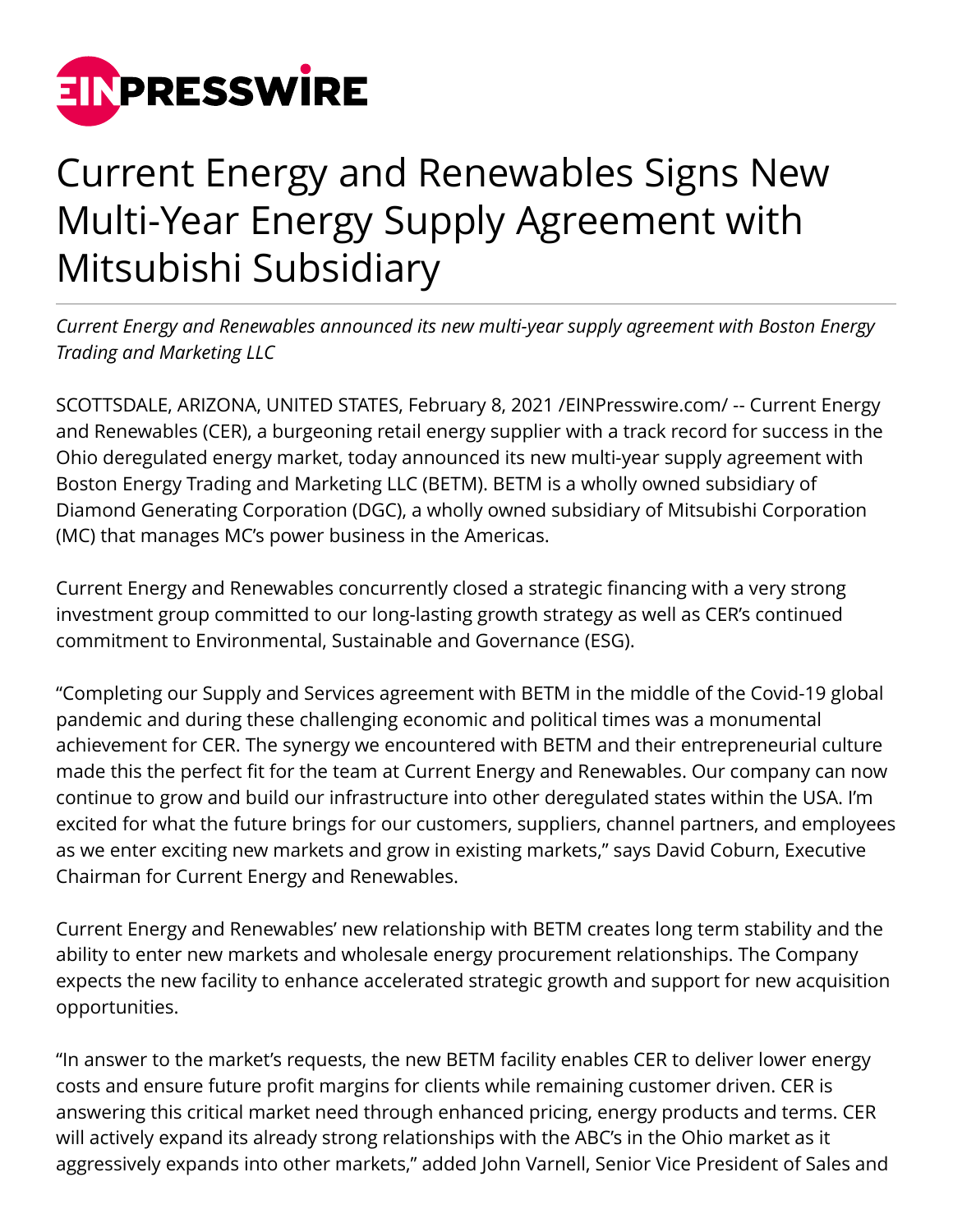### Marketing for

## Current Energy and Renewables.

About Current Energy and Renewables

Established in 2017 and headquartered in Scottsdale, Arizona, Current Energy, and Renewables provides large and small businesses, government agencies, and residential customers with competitively priced electricity, sustainability solutions, and exceptional customer service. The Current Energy and Renewables team boasts over 40 years of experience in the international energy industry and is focused on streamlining all components of the energy supply.

# About Boston Energy Trading and Marketing LLC

Boston Energy Trading and Marketing LLC (BETM), a Mitsubishi Corporation subsidiary, provides asset management and optimization services to owners of generation and energy storage in North America, and wholesale energy to retail power and gas suppliers. BETM traders cover competitive power markets including Northeastern, Midwest, and Western markets. Driven by a fundamentals-based approach, its team develops and maintains electric-transmission, gas network, and supply/demand models to inform market views for trading opportunities. DGC acquired BETM from NRG Energy in August 2018, and prior to 2014 BETM was known as Edison Mission Marketing & Trading. Mitsubishi Corporation provides investment-grade credit support for BETM's commercial activities. For more information, please visit [www.betm.com](http://www.betm.com).

### About Mitsubishi Corporation

Mitsubishi Corporation (MC) is a global integrated business enterprise that develops and operates businesses together with its offices and subsidiaries in approximately 90 countries and regions worldwide, as well as a global network of around 1,700 group companies. MC has 10 Business Groups that operate across virtually every industry: Natural Gas, Industrial Materials, Petroleum & Chemicals, Mineral Resources, Industrial Infrastructure, Automotive & Mobility, Food Industry, Consumer Industry, Power Solution and Urban Development. Through these 10 Business Groups, MC's current activities have expanded far beyond its traditional trading operations to include project development, production and manufacturing operations, working in collaboration with our trusted partners around the globe. For more information, please visit [www.mitsubishicorp.com](http://www.mitsubishicorp.com)

#### ###

CONTACT: Mary DeWitt, (602) 831-9576 marydewitt@cpg-energy.com

Mary DeWitt Current Energy and Renewables Inc +1 602-831-9576 marydewitt@cpg-energy.com